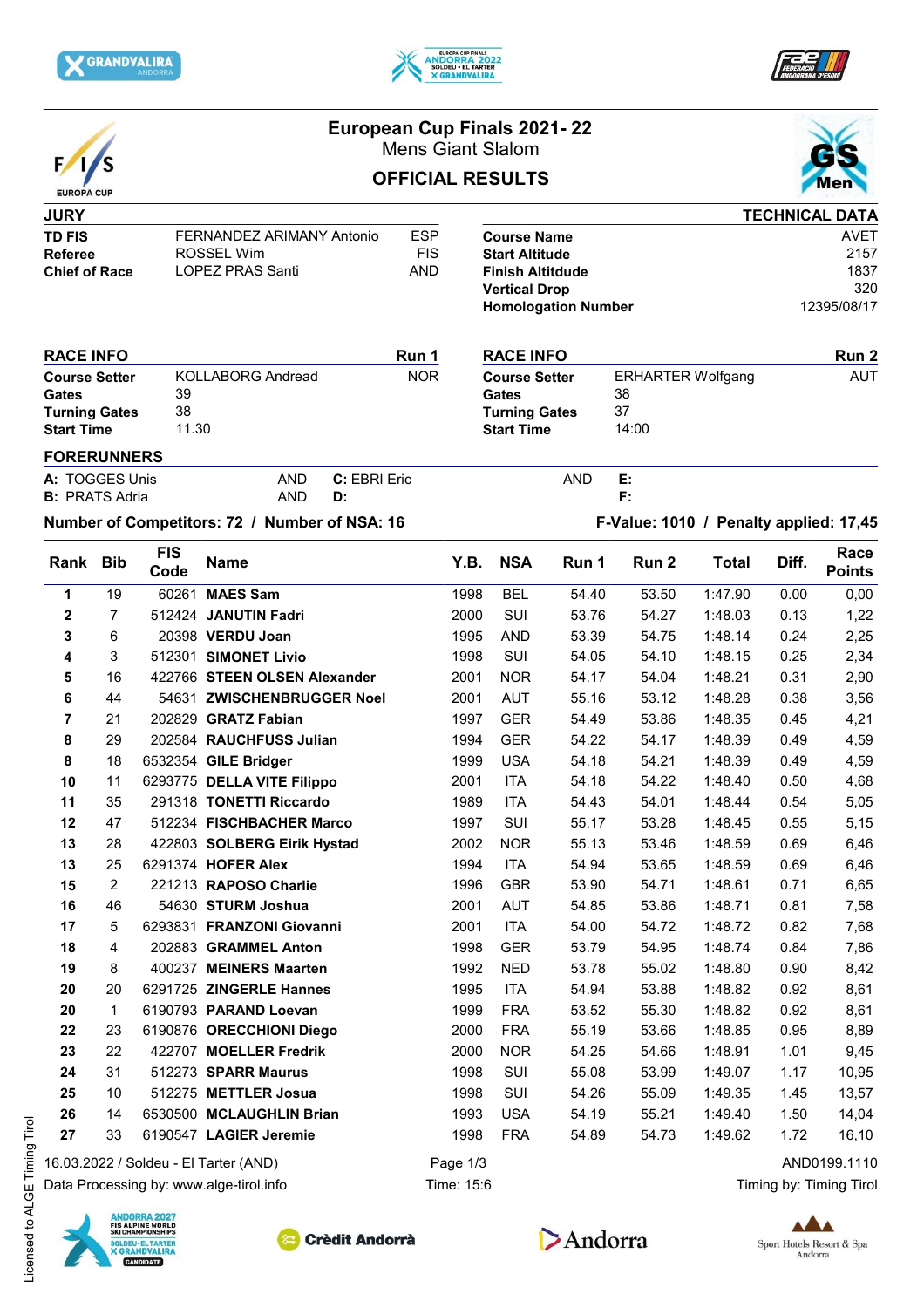





| European Cup Finals 2021-22 |          |                           | OFFICIAL RESULTS                                             |              |                          |                |                  |                    | Mens Giant Slalom |                         |
|-----------------------------|----------|---------------------------|--------------------------------------------------------------|--------------|--------------------------|----------------|------------------|--------------------|-------------------|-------------------------|
| Rank Bib                    |          | <b>FIS</b><br>Code        | <b>Name</b>                                                  | Y.B.         | <b>NSA</b>               | Run 1          | Run 2            | <b>Total</b>       | Diff.             | Race<br><b>Points</b>   |
| 28                          | 30       |                           | 6292768 CANZIO Pietro                                        | 1998         | <b>ITA</b>               | 54.90          | 54.78            | 1:49.68            | 1.78              | 16,66                   |
| 29                          | 41       |                           | 54471 DORNER Thomas                                          | 1998         | <b>AUT</b>               | 55.43          | 54.80            | 1:50.23            | 2.33              | 21,81                   |
| 29                          | 27       |                           | 6531963 STEFFEY George                                       | 1997         | <b>USA</b>               | 54.18          | 56.05            | 1:50.23            | 2.33              | 21,81                   |
| 31                          | 40       |                           | 780023 DRUKAROV Andrej                                       | 1999         | LTU                      | 55.31          | 55.05            | 1:50.36            | 2.46              | 23,03                   |
| 32                          | 52       |                           | 54252 RASCHNER Dominik                                       | 1994         | <b>AUT</b>               | 55.45          | 55.18            | 1:50.63            | 2.73              | 25,55                   |
| 33                          | 32       |                           | 492192 ORTEGA Albert                                         | 1998         | <b>ESP</b>               | 55.32          | 55.63            | 1:50.95            | 3.05              | 28,55                   |
| 34                          | 42       |                           | 6190875 FAVRE Guerlain                                       | 2000         | <b>FRA</b>               | 55.53          | 55.66            | 1:51.19            | 3.29              | 30,80                   |
| 35                          | 37       |                           | 512403 SPOERRI Nick                                          | 2000         | SUI                      | 55.84          | 55.49            | 1:51.33            | 3.43              | 32,11                   |
| 36                          | 49       |                           | 202909 STOCKINGER Jonas                                      | 1999         | <b>GER</b>               | 55.89          | 55.59            | 1:51.48            | 3.58              | 33,51                   |
| 37                          | 34       |                           | 6293976 DI PAOLO Gianlorenzo                                 | 2001         | <b>ITA</b>               | 55.57          | 56.07            | 1:51.64            | 3.74              | 35,01                   |
| 38                          | 50       |                           | 6293252 KASTLUNGER Tobias                                    | 1999         | <b>ITA</b>               | 56.03          | 55.92            | 1:51.95            | 4.05              | 37,91                   |
| 39                          | 61       |                           | 6532116 KRUPKA Jimmy                                         | 1998         | <b>USA</b>               | 56.24          | 56.15            | 1:52.39            | 4.49              | 42,03                   |
| 40                          | 54       |                           | 6532163 SEYMOUR Jett                                         | 1998         | <b>USA</b>               | 56.14          | 56.30            | 1:52.44            | 4.54              | 42,50                   |
| 41                          | 55       |                           | 502590 ERMESKOG Lucas                                        | 2003         | SWE                      | 56.24          | 56.52            | 1:52.76            | 4.86              | 45,49                   |
| 42                          | 57       |                           | 512120 VON GRUENIGEN Noel                                    | 1995         | SUI                      | 56.13          | 56.92            | 1:53.05            | 5.15              | 48,21                   |
| 43                          | 51       |                           | 203057 WOLF Simon Luca                                       | 2001         | <b>GER</b>               | 56.19          | 57.08            | 1:53.27            | 5.37              | 50,27                   |
| 44                          | 53       |                           | 502319 BRAENDHOLM Jesper                                     | 1999         | SWE                      | 56.53          | 56.90            | 1:53.43            | 5.53              | 51,76                   |
| 45                          | 62       |                           | 512410 ZULAUF Gael                                           | 2000         | SUI                      | 56.75          | 56.76            | 1:53.51            | 5.61              | 52,51                   |
| 46                          | 45       |                           | 6293857 TALACCI Simon                                        | 2001         | <b>ITA</b>               | 56.81          | 56.85            | 1:53.66            | 5.76              | 53,92                   |
| 47                          | 65       |                           | 422893 BRAEKKEN Theodor                                      | 2004         | <b>NOR</b>               | 56.39          | 57.41            | 1:53.80            | 5.90              | 55,23                   |
| 48                          | 17       |                           | 511981 WEBER Ralph                                           | 1993         | SUI                      | 56.30          | 57.74            | 1:54.04            | 6.14              | 57,47                   |
| 49<br>50                    | 72<br>38 |                           | 20463 CORNELLA GUITART Xavier<br>60236 VAN DEN BROECKE Dries | 2001<br>1995 | <b>AND</b><br><b>BEL</b> | 57.02<br>55.63 | 57.72<br>1:01.16 | 1:54.74<br>1:56.79 | 6.84<br>8.89      | 64,03                   |
|                             |          |                           |                                                              |              |                          |                |                  |                    |                   | 83,22                   |
|                             |          |                           | <b>DID NOT QUALIFY Run 2: (4)</b>                            |              |                          |                |                  |                    |                   |                         |
|                             | 71       |                           | 30479 ALARCON Bautista                                       | 2002         | <b>ARG</b>               | 58.38          |                  |                    |                   |                         |
|                             | 69       |                           | 30488 GRAVIER Tiziano                                        | 2002         | <b>ARG</b>               | 57.65          |                  |                    |                   |                         |
|                             | 68       |                           | 20460 GABRIEL GUTIERREZ Bartumeu                             | 2000         | <b>AND</b>               | 58.07          |                  |                    |                   |                         |
|                             | 9        |                           | 54628 FEURSTEIN Lukas                                        | 2001         | AUT                      | 58.12          |                  |                    |                   |                         |
|                             |          | DID NOT FINISH Run 1: (7) |                                                              |              |                          |                |                  |                    |                   |                         |
|                             | 67       |                           | 430810 MICHALIK Michal                                       | 2000         | <b>POL</b>               |                |                  |                    |                   |                         |
|                             | 64       |                           | 54729 PRAMSTALLER Kilian                                     | 2002         | <b>AUT</b>               |                |                  |                    |                   |                         |
|                             | 43       |                           | 422764 ZIMMER Oscar                                          | 2001         | <b>NOR</b>               |                |                  |                    |                   |                         |
|                             | 39       |                           | 491876 PUENTE TASIAS Alejandro                               | 1994         | <b>ESP</b>               |                |                  |                    |                   |                         |
|                             | 36       |                           | 6531928 KENNEY Patrick                                       | 1997         | <b>USA</b>               |                |                  |                    |                   |                         |
|                             | 15       |                           | 6191078 LARDON Thomas                                        | 2001         | <b>FRA</b>               |                |                  |                    |                   |                         |
|                             | 12       |                           | 54368 BORGNAES Christian                                     | 1996         | <b>AUT</b>               |                |                  |                    |                   |                         |
|                             |          | DID NOT START Run 1: (1)  |                                                              |              |                          |                |                  |                    |                   |                         |
|                             | 70       |                           | 491853 DEL CAMPO Juan                                        | 1994         | <b>ESP</b>               |                |                  |                    |                   |                         |
|                             |          | DID NOT FINISH Run 2: (7) |                                                              |              |                          |                |                  |                    |                   |                         |
|                             |          |                           |                                                              |              |                          |                |                  |                    |                   |                         |
|                             | 66       |                           | 492197 GARAY Aingeru                                         | 1998         | <b>ESP</b>               |                |                  |                    |                   |                         |
|                             | 60       |                           | 502617 AX SWARTZ Fabian                                      | 2004         | SWE                      |                |                  |                    |                   |                         |
|                             | 59<br>58 |                           | 6292765 TARANZANO Luca<br>6191334 ELEZI CANNAFERINA Alban    | 1998<br>2003 | <b>ITA</b><br><b>FRA</b> |                |                  |                    |                   |                         |
|                             |          |                           |                                                              |              |                          |                |                  |                    |                   |                         |
|                             |          |                           | 16.03.2022 / Soldeu - El Tarter (AND)                        | Page 2/3     |                          |                |                  |                    |                   | AND0199.1110            |
|                             |          |                           | Data Processing by: www.alge-tirol.info                      | Time: 15:6   |                          |                |                  |                    |                   | Timing by: Timing Tirol |